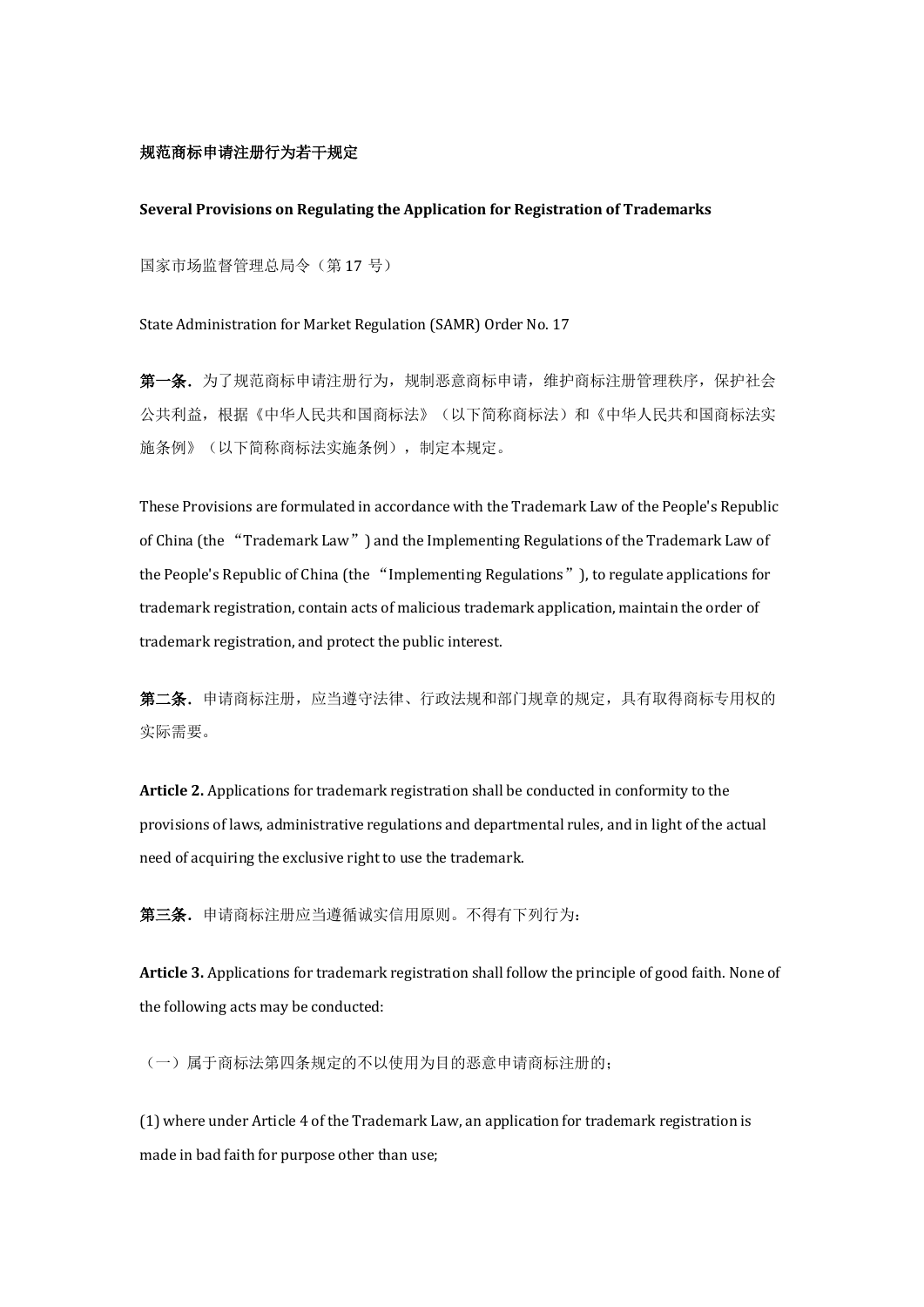(二)属于商标法第十三条规定,复制、摹仿或者翻译他人驰名商标的;

(2) where under Article 13 of the Trademark Law, a well-known trademark of a third party is copied, imitated or translated;

(三)属于商标法第十五条规定,代理人、代表人未经授权申请注册被代理人或者被代表人商 标的;基于合同、业务往来关系或者其他关系明知他人在先使用的商标存在而申请注册该商标 的;

(3) where under Article 15 of the Trademark Law, an agent or a representative applies for registration of a trademark of the client or the represented party without authorization; or an applicant applies for registration of a trademark, on the basis of contractual, business or any other relationship, in the knowledge that the trademark has been used by a third party;

(四)属于商标法第三十二条规定,损害他人现有的在先权利或者以不正当手段抢先注册他人 已经使用并有一定影响的商标的;

(4) where under Article 32 of the Trademark Law, an applicant infringes upon the existing prior rights of a third party, or an applicant registers, by improper means, a trademark which is already in use by a third party and enjoys substantial influence;

(五)以欺骗或者其他不正当手段申请商标注册的;

(5) where an applicant applies for registration of a trademark by fraud or any other illegal means; and

(六)其他违反诚实信用原则,违背公序良俗,或者有其他不良影响的。

(6) where there is any other act which compromises the principle of good faith, violates the public order and good customs, or has other ill effects.

第四条.商标代理机构应当遵循诚实信用原则。知道或者应当知道委托人申请商标注册属于下 列情形之一的,不得接受其委托: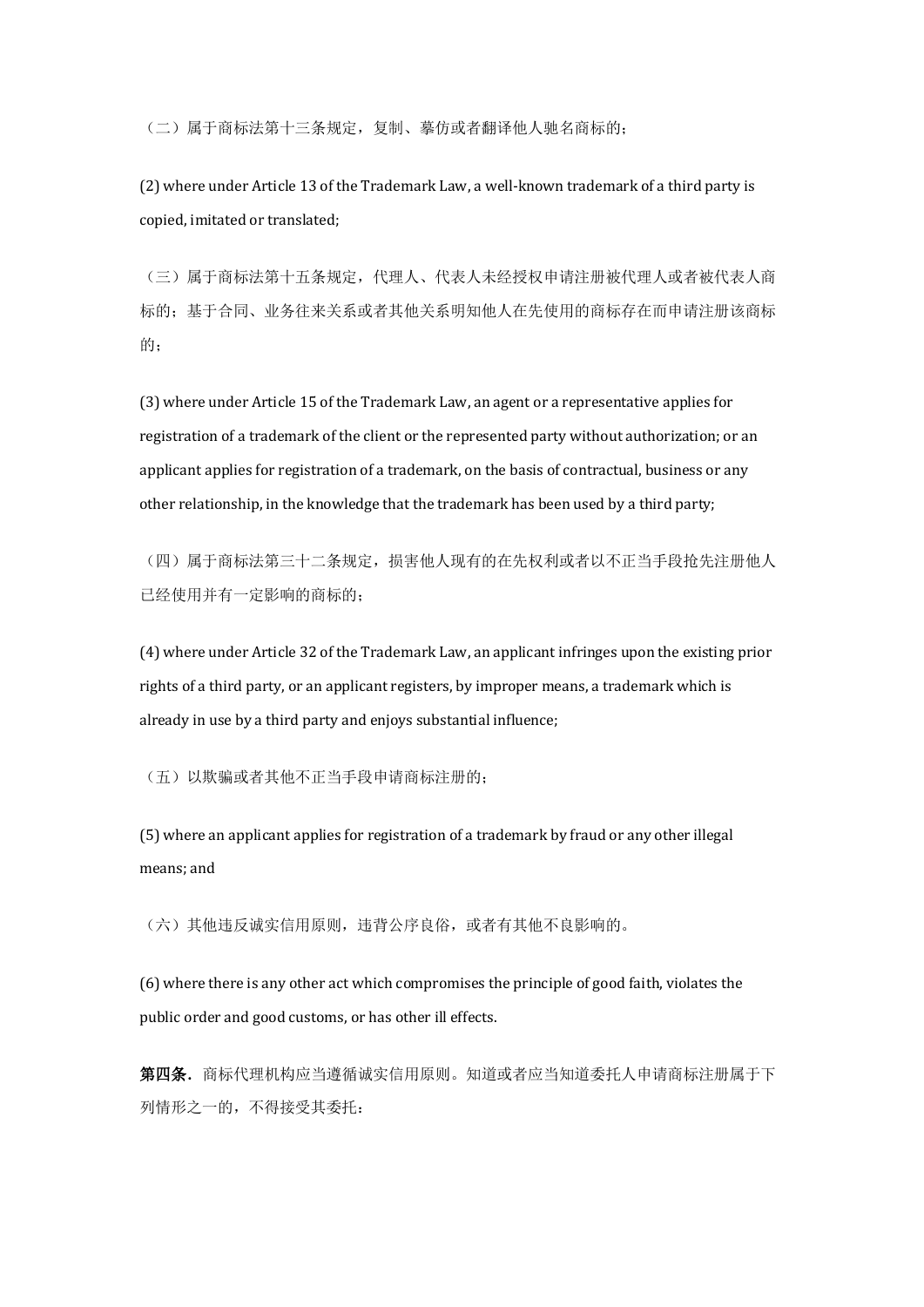**Article 4.** A trademark agency shall follow the principle of good faith. An agency may not accept a client's entrustment to apply for trademark registration where it knows or should have known that the entrustment falls under any of the following circumstances:

(一)属于商标法第四条规定的不以使用为目的恶意申请商标注册的;

(1) the circumstance where trademark registration is applied in bad faith for a purpose other than use under Article 4 of the Trademark Law;

(二)属于商标法第十五条规定的;

(2) the circumstance under Article 15 of the Trademark Law; or

(三)属于商标法第三十二条规定的。

(3) the circumstance under Article 32 of the Trademark Law.

商标代理机构除对其代理服务申请商标注册外,不得申请注册其他商标,不得以不正当手段扰 乱商标代理市场秩序。

A trademark agency may neither apply for registration of trademarks except those of its agency business, nor disturb the order of trademark agency market by other illicit means.

第五条.对申请注册的商标,商标注册部门发现属于违反商标法第四条规定的不以使用为目的 的恶意商标注册申请,应当依法驳回,不予公告。

**Article 5.** Where a trademark registration department finds a bad-faith application for trademark registration for purpose other than use under Article 4 of the Trademark Law, the application shall be rejected without publication according to the law.

具体审查规程由商标注册部门根据商标法和商标法实施条例另行制定。

The specific examination procedure shall be developed separately by the trademark registration department in accordance with the Trademark Law and the Implementing Regulations.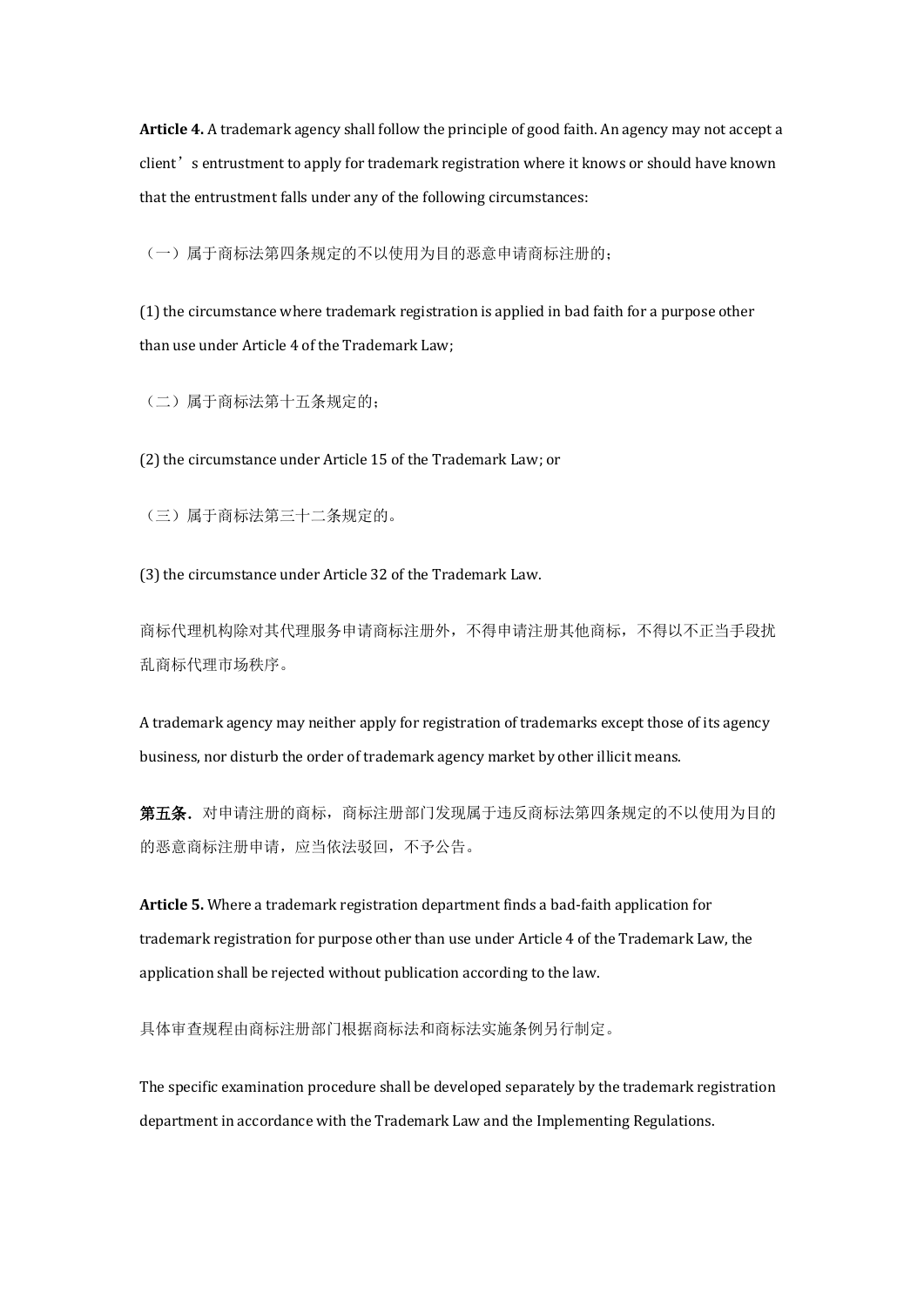第六条. 对初步审定公告的商标, 在公告期内, 因违反本规定的理由被提出异议的, 商标注册 部门经审查认为异议理由成立,应当依法作出不予注册决定。

**Article 6.** Where an opposition is filed during the publication period, due to any violation of these Provisions, against a trademark which has been initially approved and published, and where the trademark registration department, upon examination, deems the grounds for the opposition valid, the trademark shall be denied registration according to the law.

对申请驳回复审和不予注册复审的商标,商标注册部门经审理认为属于违反本规定情形的,应 当依法作出驳回或者不予注册的决定。

Where a review application is filed against a decision to refuse or deny trademark registration, and where the trademark registration department, upon examination, deems the case in violation against these Provisions, the trademark shall be refused or denied registration according to the law.

第七条.对已注册的商标,因违反本规定的理由,在法定期限内被提出宣告注册商标无效申请 的,商标注册部门经审理认为宣告无效理由成立,应当依法作出宣告注册商标无效的裁定。

**Article 7.** Where an application is filed, during the statutory period, for declaring a registered trademark invalid due to any violation of these Provisions, and where the trademark registration department, upon examination, deems the grounds for the application valid, the trademark shall be declared invalid according to the law.

对已注册的商标,商标注册部门发现属于违反本规定情形的,应当依据商标法第四十四条规 定,宣告该注册商标无效。

Where the trademark registration department finds a registered trademark in violation of these Provisions, the trademark shall be declared invalid according to Article 44 of the Trademark Law.

第八条. 商标注册部门在判断商标注册申请是否属于违反商标法第四条规定时,可以综合考虑 以下因素: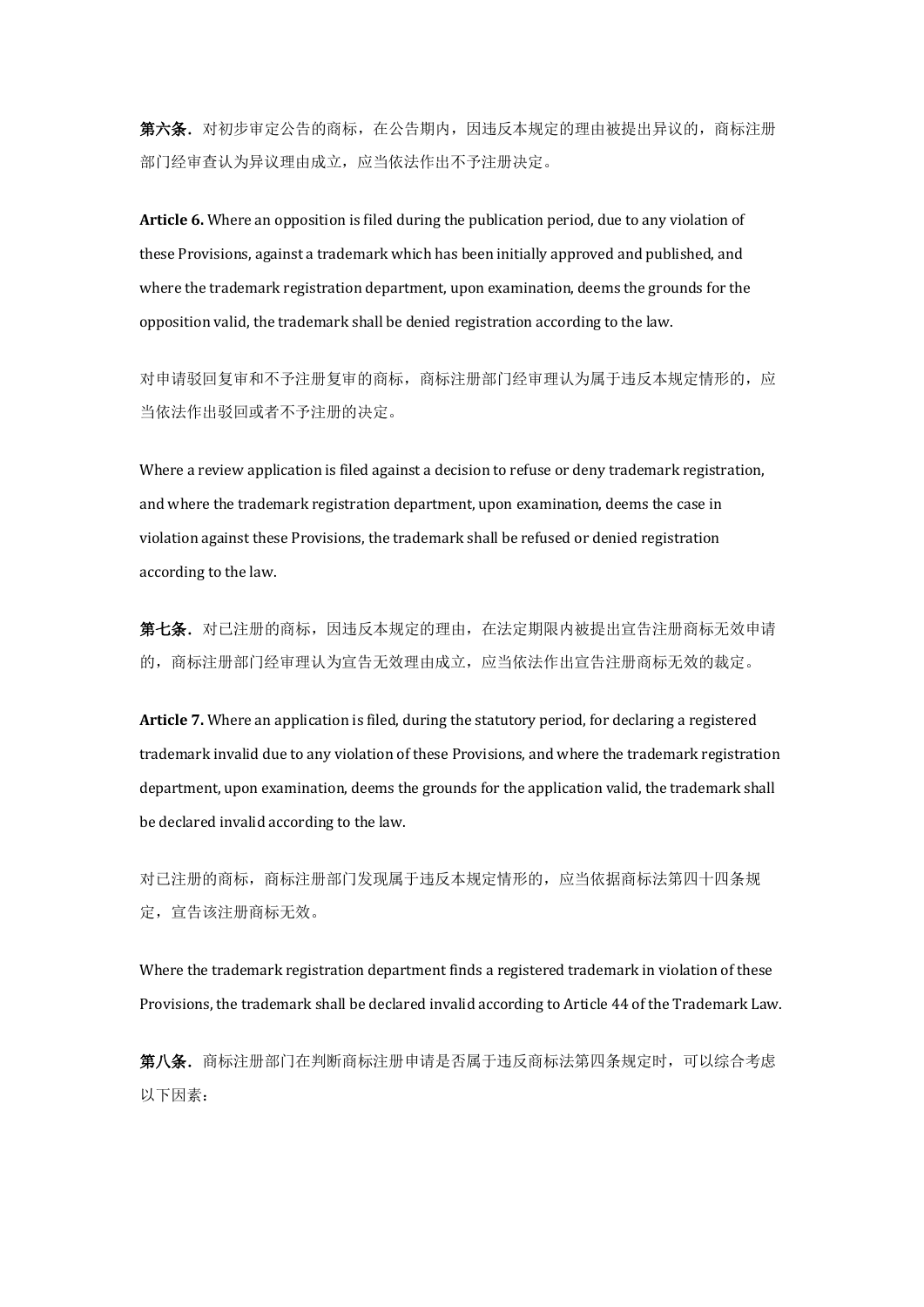**Article 8.** The trademark registration department, in judging whether a trademark registration application is in violation of Article 4 of the Trademark Law, may collectively consider the following factors:

(一)申请人或者与其存在关联关系的自然人、法人、其他组织申请注册商标数量、指定使用 的类别、商标交易情况等;

(1) the quantity, goods specified for use, transaction history, among others, of the trademarks registered by an applicant or any natural person, legal person or other organization affiliated with the applicant;

(二)申请人所在行业、经营状况等;

(2) the industry, state of business operation, among others, of the applicant;

(三)申请人被已生效的行政决定或者裁定、司法判决认定曾从事商标恶意注册行为、侵犯他 人注册商标专用权行为的情况;

(3) where the applicant is found, by any administrative decision, adjudication, or judicial decision which has come into force, to have engaged in bad-faith trademark registration or infringement of a third party's exclusive right to a registered trademark;

(四)申请注册的商标与他人有一定知名度的商标相同或者近似的情况;

(4) where the trademark applied for registration is identical with or similar to a trademark with certain degree of fame of a third party;

(五)申请注册的商标与知名人物姓名、企业字号、企业名称简称或者其他商业标识等相同或 者近似的情况;

(5) where the trademark applied for registration is identical with or similar to the name of a famous person, the trade name of a company, the abbreviation of a company name, or other business marks; and

(六)商标注册部门认为应当考虑的其他因素。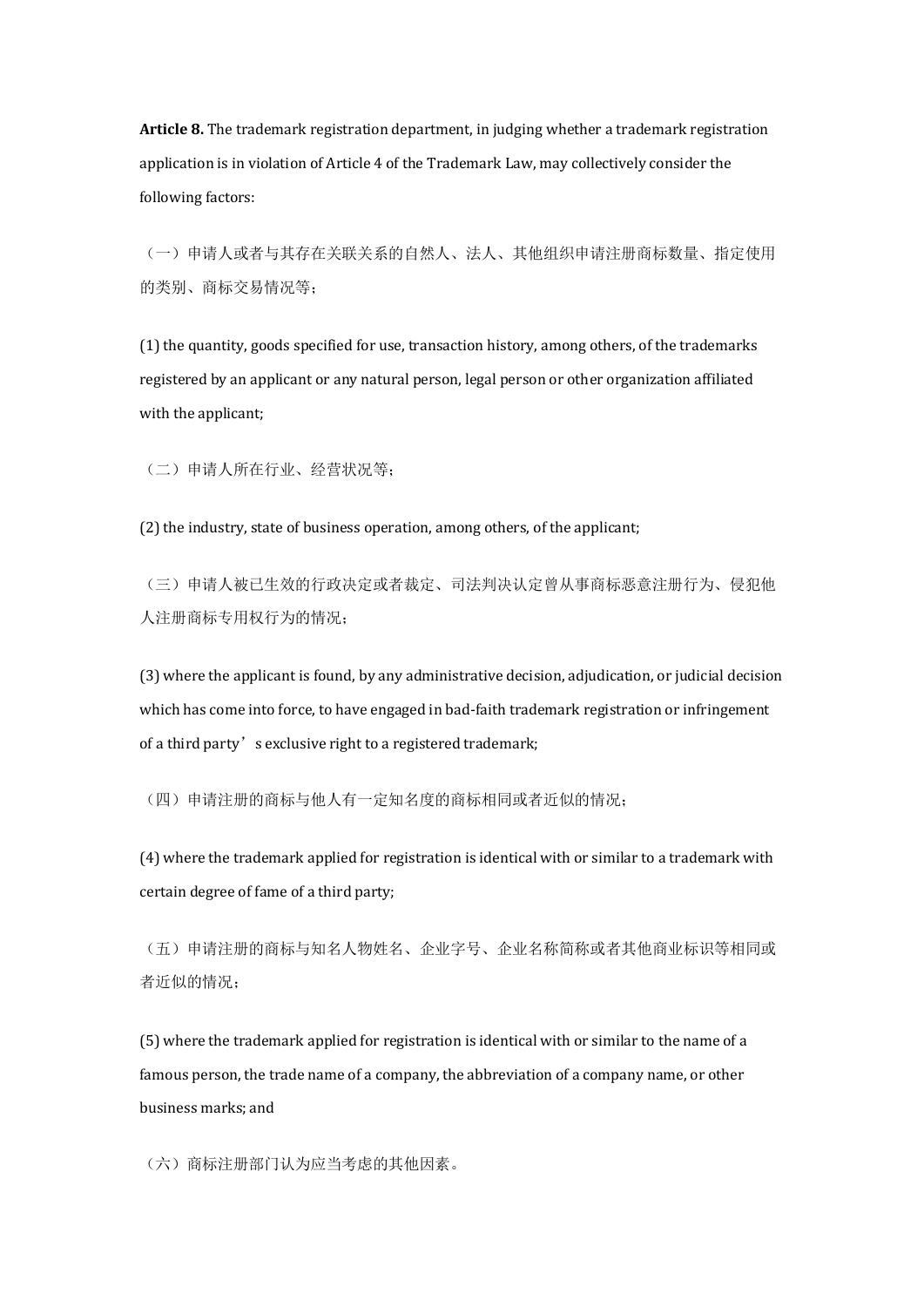(6) other factors that the trademark registration department deems necessary for consideration.

第九条.商标转让情况不影响商标注册部门对违反本规定第三条情形的认定。

**Article 9.** The circumstance of trademark assignment does not affect the trademark registration department's determination of a violation under Article 3 of these Provisions.

第十条.注册商标没有正当理由连续三年不使用的,任何单位或者个人可以向商标注册部门申 请撤销该注册商标。商标注册部门受理后应当通知商标注册人,限其自收到通知之日起两个月 内提交该商标在撤销申请提出前使用的证据材料或者说明不使用的正当理由;期满未提供使用 的证据材料或者证据材料无效并没有正当理由的,由商标注册部门撤销其注册商标。

**Article 10.** Where a registered trademark has not been in use for three consecutive years without justification, any entity or individual may apply to the trademark registration department for cancellation of the trademark. The trademark registration department, upon receipt, shall issue a notice to the registrant of the trademark to submit, within two months from receiving the notice, proofs on use of the trademark prior to the cancellation application, or provide justification for the non-use. Where the registrant fails to submit proofs on use of the trademark within the time limit, or where the submitted proofs are invalid without justification, the registered trademark shall be canceled by the trademark registration department.

第十一条.商标注册部门作出本规定第五条、第六条、第七条所述决定或者裁定后,予以公 布。

**Article 11.** The trademark registration department shall, upon making a decision or ruling under in Article 5, 6 or 7 of these Provisions, publish the decision or ruling.

第十二条.对违反本规定第三条恶意申请商标注册的申请人,依据商标法第六十八条第四款的 规定,由申请人所在地或者违法行为发生地县级以上市场监督管理部门根据情节给予警告、罚 款等行政处罚。有违法所得的,可以处违法所得三倍最高不超过三万元的罚款;没有违法所得 的,可以处一万元以下的罚款。

**Article 12.** Where an applicant makes a bad-faith application for trademark registration in violation of Article 3 of these Provisions, the applicant shall be given administrative punishment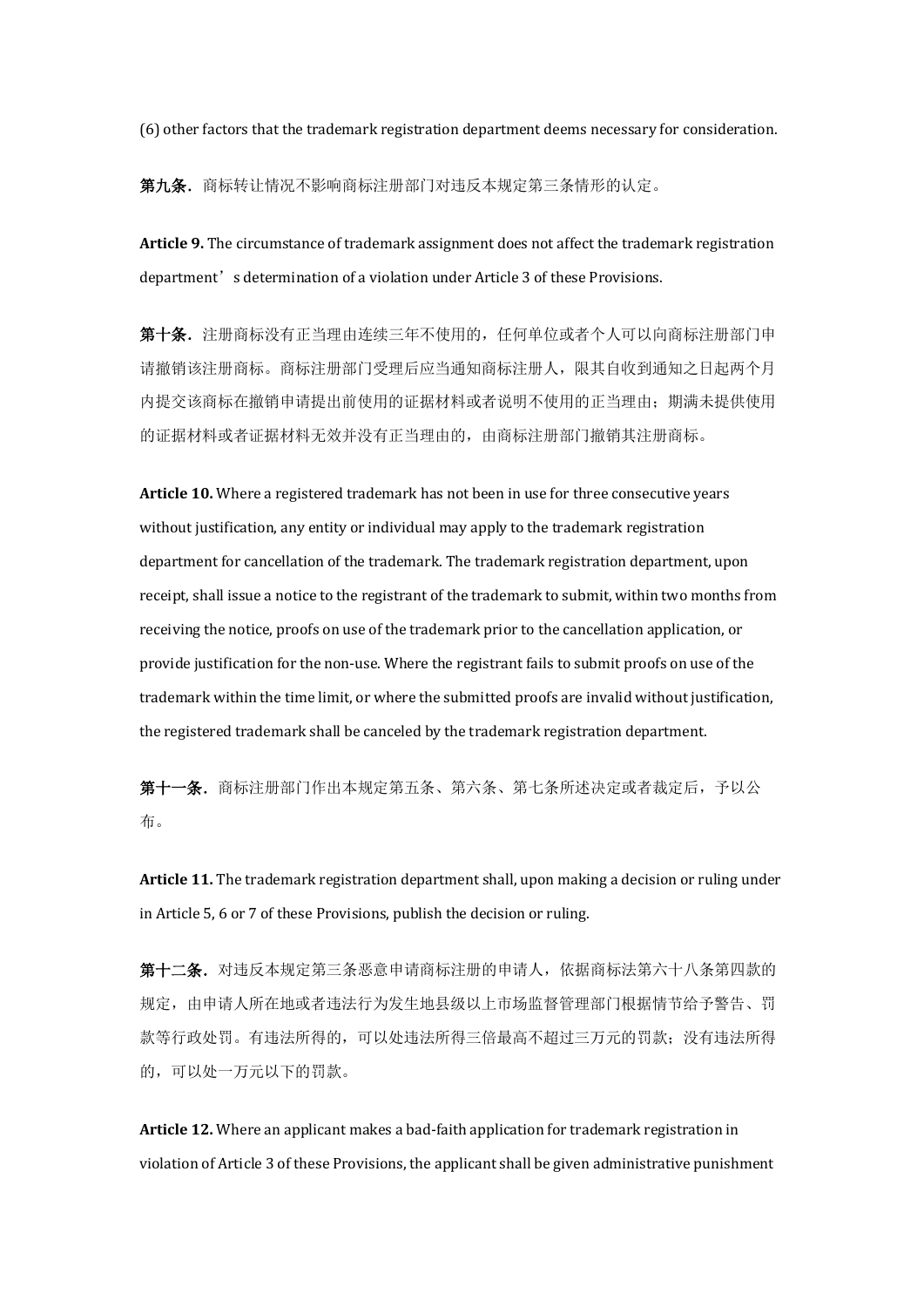such as warnings and fines based on the circumstances, in accordance with Article 68 of the Trademark Law, by the market regulatory department at or above the county level at the place where the applicant is located or where the violation occurs. Where any illegal gains are obtained, a fine of three times the illegal gains but not more than 30,000 RMB may be imposed; and where no illegal gains are obtained, a fine of less than 10,000 RMB may be imposed.

第十三条. 对违反本规定第四条的商标代理机构, 依据商标法第六十八条的规定, 由行为人所 在地或者违法行为发生地县级以上市场监督管理部门责令限期改正,给予警告,处一万元以上 十万元以下的罚款;对直接负责的主管人员和其他直接责任人员给予警告,处五千元以上五万 元以下的罚款;构成犯罪的,依法追究刑事责任。情节严重的,知识产权管理部门可以决定停 止受理该商标代理机构办理商标代理业务,予以公告。

**Article 13.** Where a trademark agency acts in violation of Article 4 of these Provisions, it shall be ordered to take corrective action within a time limit, and given a warning and a fine of more than 10,000 RMB and less than 100,000 RMB, in accordance with Article 68 of the Trademark Law, by the market regulatory department at or above the county level at the place where the actor is located or where the violation occurs. The directly responsible person in charge and other directly liable persons shall be warned, and given fines of more than 5,000 RMB and less than 50,000 RMB. Where the violation constitutes a crime, the violator shall be held criminally liable according to the law. Where there are serious circumstances, the intellectual property administrative department may decide to suspend accepting cases from the agency, and publish the decision.

第十四条.作出行政处罚决定的政府部门应当依法将处罚信息通过国家企业信用信息公示系统 向社会公示。

**Article 14.** The government department which makes a decision of administrative punishment shall publish, according to the law, the content of the decision through the National Enterprise Credit Information Publicity System.

第十五条.对违反本规定第四条的商标代理机构,由知识产权管理部门对其负责人进行整改约 谈。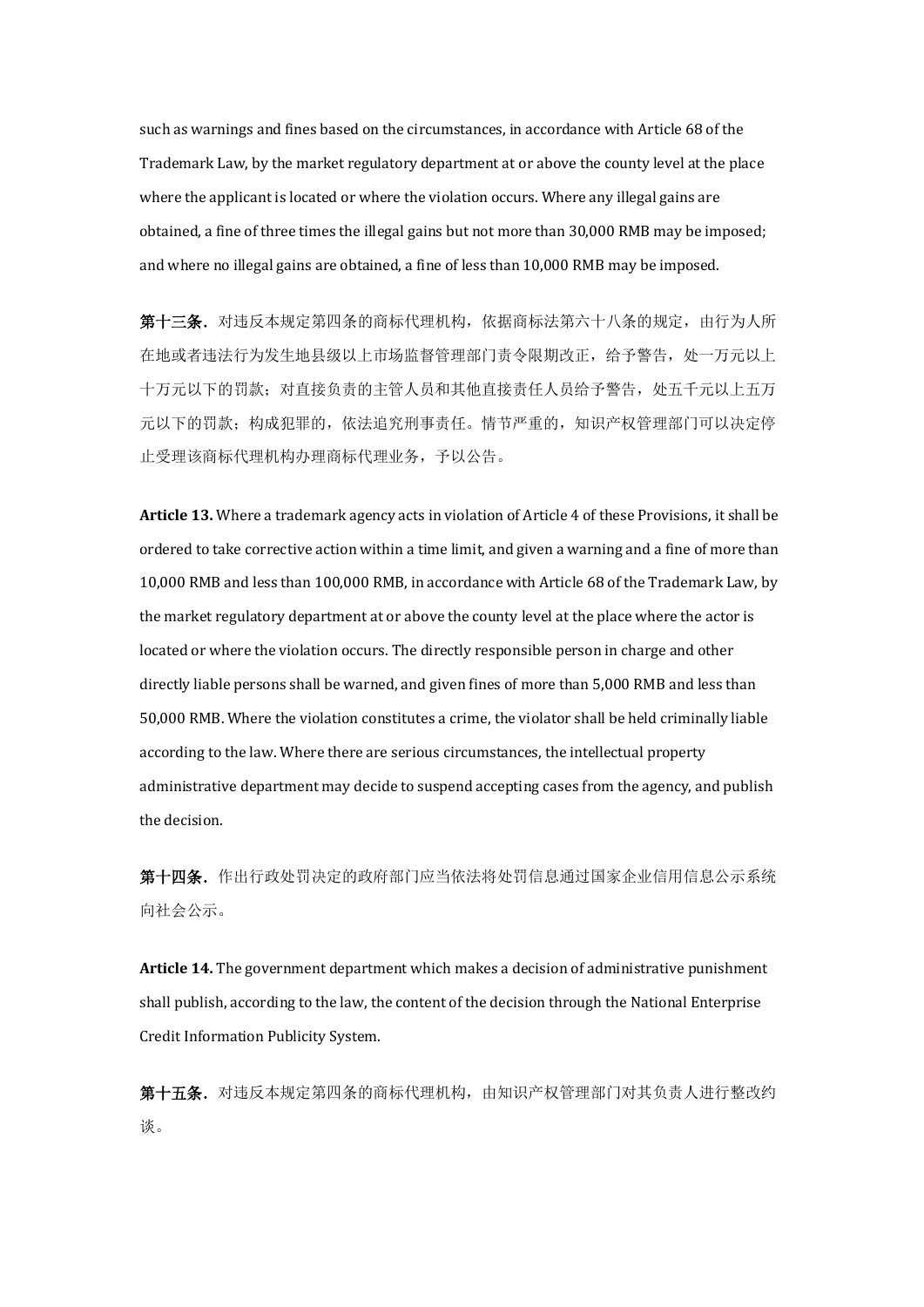**Article 15.** Where a trademark agency violates Article 4 of these Provisions, the intellectual property administrative department shall hold a rectification interview with the person in charge.

第十六条.知识产权管理部门、市场监督管理部门应当积极引导申请人依法申请商标注册、商 标代理机构依法从事商标代理业务,规范生产经营活动中使用注册商标的行为。

**Article 16.** The intellectual property administrative department and market regulatory department shall actively guide applicants to abide by the law in their application for trademark registration, direct trademark agencies to follow legal provisions in their agency business, and regulate the use of registered trademarks in business activities.

知识产权管理部门应当进一步畅通商标申请渠道、优化商标注册流程,提升商标公共服务水 平,为申请人直接申请注册商标提供便利化服务。

The intellectual property administrative department shall make trademark application more accessible, streamline trademark registration procedures, improve trademark-related public services, and facilitate direct application for trademark registration by applicants.

第十七条. 知识产权管理部门应当健全内部监督制度, 对从事商标注册工作的国家机关工作人 员执行法律、行政法规和遵守纪律的情况加强监督检查。

**Article 17.** The intellectual property administrative department shall improve its internal regulatory system, and strengthen supervisory inspection of civil servants undertaking trademark registration in respect to their administration of laws, rules and regulations, and their compliance with disciplines.

从事商标注册工作的国家机关工作人员玩忽职守、滥用职权、徇私舞弊,违法办理商标注册事 项,收受当事人财物,牟取不正当利益的,应当依法给予处分;构成犯罪的,依法追究刑事责 任。

Disciplinary action according to the law shall be taken against any civil servant undertaking trademark registration who neglects duty, abuses power, practices favoritism, engages in malpractice, commits malfeasance in registration, accepts property of any interested party, or